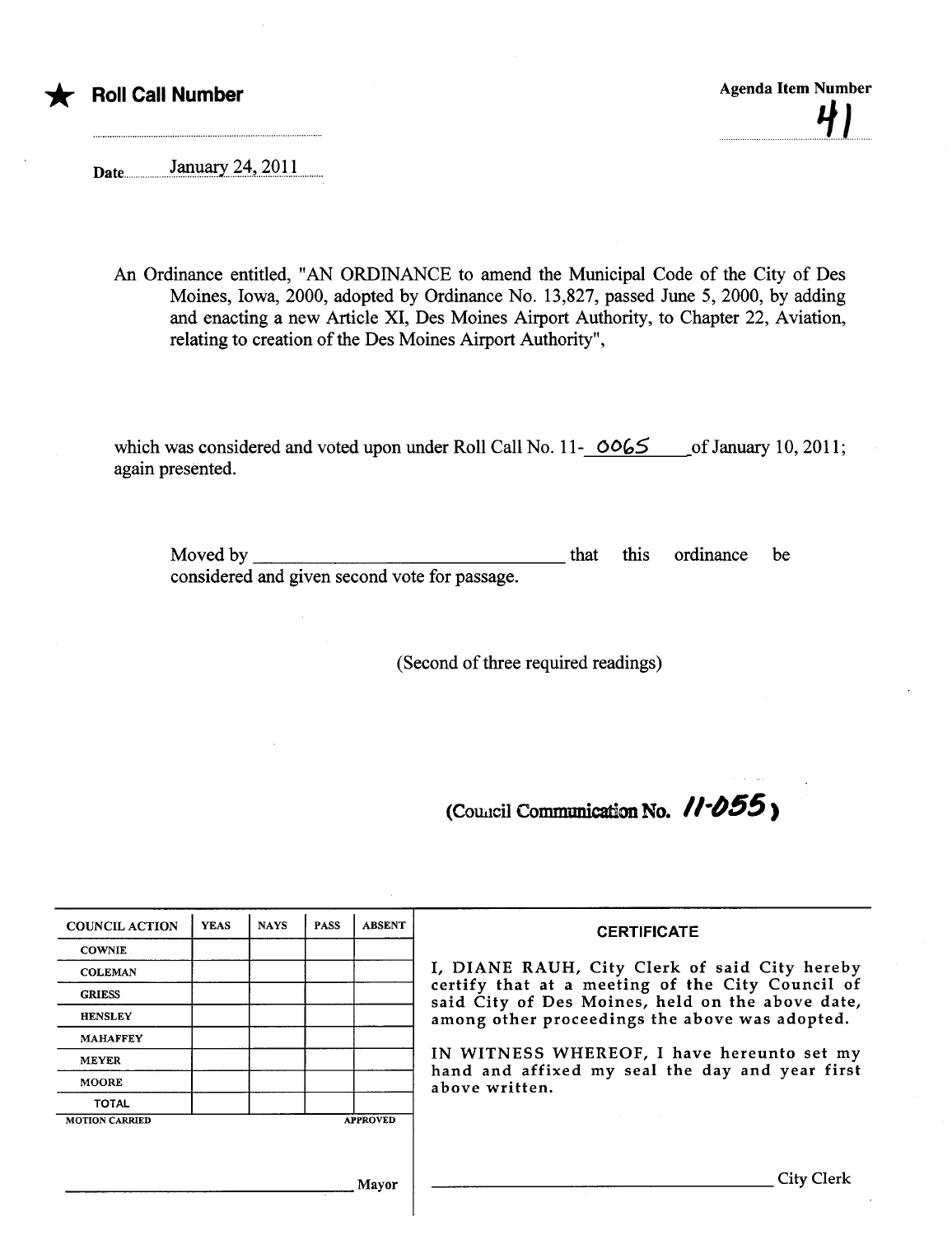

January 10, 2011 Date...



An Ordinance entitled, "AN ORDINANCE to amend the Municipal Code of the City of Des Moines, Iowa, 2000, adopted by Ordinance No. 13,827, passed June 5, 2000, by adding and enacting a new Article XI, Des Moines Airport Authority, to Chapter 22, Aviation, relating to creation of the Des Moines Airport Authority",

presented.

densler Moved by that this ordinance be considered and given first vote for passage.

FORM APPROVED:

David Ferree

**Assistant City Attorney** 

(First of three required readings)

| <b>COUNCIL ACTION</b> | <b>YEAS</b> | <b>NAYS</b> | <b>PASS</b> | <b>ABSENT</b>   |                                                                                                                                                                                                                                                                                                                                                  |  |
|-----------------------|-------------|-------------|-------------|-----------------|--------------------------------------------------------------------------------------------------------------------------------------------------------------------------------------------------------------------------------------------------------------------------------------------------------------------------------------------------|--|
| <b>COWNIE</b>         |             |             |             |                 | <b>CERTIFICATE</b><br>I, DIANE RAUH, City Clerk of said City hereby<br>certify that at a meeting of the City Council of<br>said City of Des Moines, held on the above date,<br>among other proceedings the above was adopted.<br>IN WITNESS WHEREOF, I have hereunto set my<br>hand and affixed my seal the day and year first<br>above written. |  |
| <b>COLEMAN</b>        |             |             |             |                 |                                                                                                                                                                                                                                                                                                                                                  |  |
| <b>GRIESS</b>         |             |             |             |                 |                                                                                                                                                                                                                                                                                                                                                  |  |
| <b>HENSLEY</b>        |             |             |             |                 |                                                                                                                                                                                                                                                                                                                                                  |  |
| <b>MAHAFFEY</b>       |             |             |             |                 |                                                                                                                                                                                                                                                                                                                                                  |  |
| <b>MEYER</b>          |             |             |             |                 |                                                                                                                                                                                                                                                                                                                                                  |  |
| <b>MOORE</b>          |             |             |             |                 |                                                                                                                                                                                                                                                                                                                                                  |  |
| <b>TOTAL</b>          |             |             |             |                 |                                                                                                                                                                                                                                                                                                                                                  |  |
| <b>MOTION CARRIED</b> |             |             |             | <b>APPROVED</b> |                                                                                                                                                                                                                                                                                                                                                  |  |
|                       |             |             |             |                 | City Clerk                                                                                                                                                                                                                                                                                                                                       |  |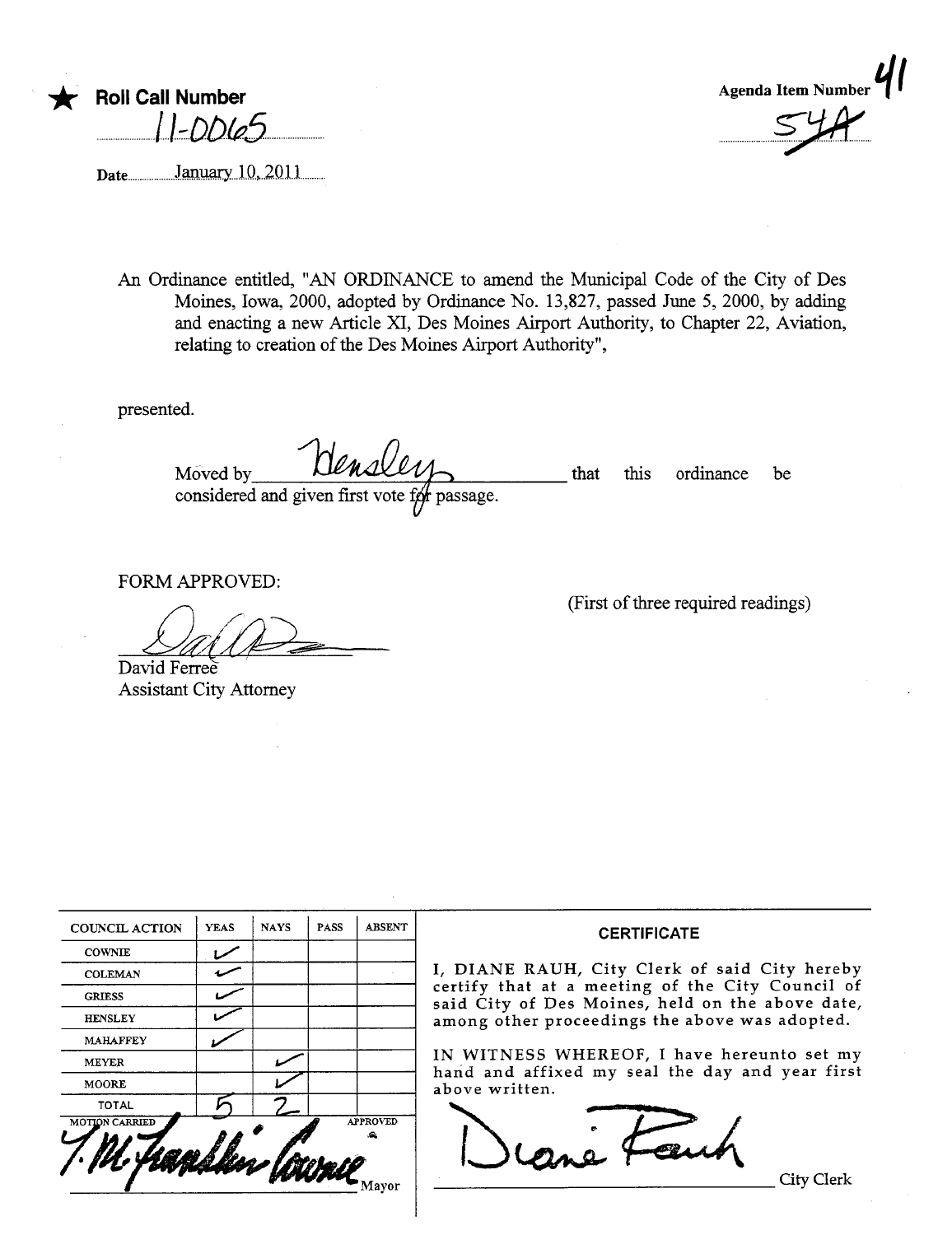$11-0065$ 

### ORDINANCE NO.

 $A$ N ORDINANCE to an the City of Des Moines, Iowa, 2000, adopted by Ordinance No. 13,827, passed June 5, 2000, by adding to a negation of the Des Moines  $M_{\rm UIII}$   $\sim$   $2.$   $\mu$   $\mu$   $\sim$   $2.$  Aviation, relation of creation of creation of creation of creation of creation of creation of creation of creation of creation of creation of creation of creation of creation of cre the Des Moines Airport Authority.

Be It Ordaied by the City Council of the City of Des Moines, Iowa:

Section 1. That the Municipal Code of the City of Des Moines, Iowa, 2000, adopted by

and enacting a new Article

the Des Moines

Airport Authority, as follows:

 $O_1$ uniance  $1$  (b),  $15,827,7$ 

 $X<sub>i</sub>,$  Des Moines  $X<sub>i</sub>$   $\rightarrow$   $Y<sub>i</sub>$ 

# ARTICLE XI. DES MOINES AIRPORT AUTHORITY

### Sec. 22-1500. Creation.

Pursuant to the provisions of the Iowa Aviation Authority Act, Iowa Code chapter 330. there is created the "Des Moines Airport Authority" which is granted all the rights and powers authorized by that statute. The authority shall perform its duties in accordance with all applicable federal, state and local laws and Federal Aviation Administration grant assurances.

## Sec.22-1501. Transfer of Aviation Facilties.

The city shall transfer to the authority all aviation facilities, as that term is defined in Iowa Code section 330 $\epsilon$  and  $\epsilon$  and all other air in the name of  $\epsilon$ the city. The city shall transfer airport land to the authority by long term lease.

## Sec. 22-1502. Land Acquisition and Disposition.

When acquiring land or interests in land in the exercise of its powers granted by chapter  $330A$ , the authority has the right to actual interests in the name of  $20$ the city. The authority may, with the consent of the council, permanently dispose of airport land no longer needed for airport purposes and apply the proceeds consistent with federal requirements for the use of airport revenue.

Sec. 22-1503. Board.<br>(a) Appointment and Term. The authority is governed by a 5 member board made up of (a)  $AP$  appointment and  $T_{\text{e}}$  are  $T_{\text{e}}$  are approximate members of the board for appointment by the council. residents of the city. The may or  $\frac{1}{2}$ the board for appointment by the council Appointments will be for terms of four years; except that, of the intial board, two members chosen by lot will be appointed for two year terms. Board members serve at the pleasure of the council and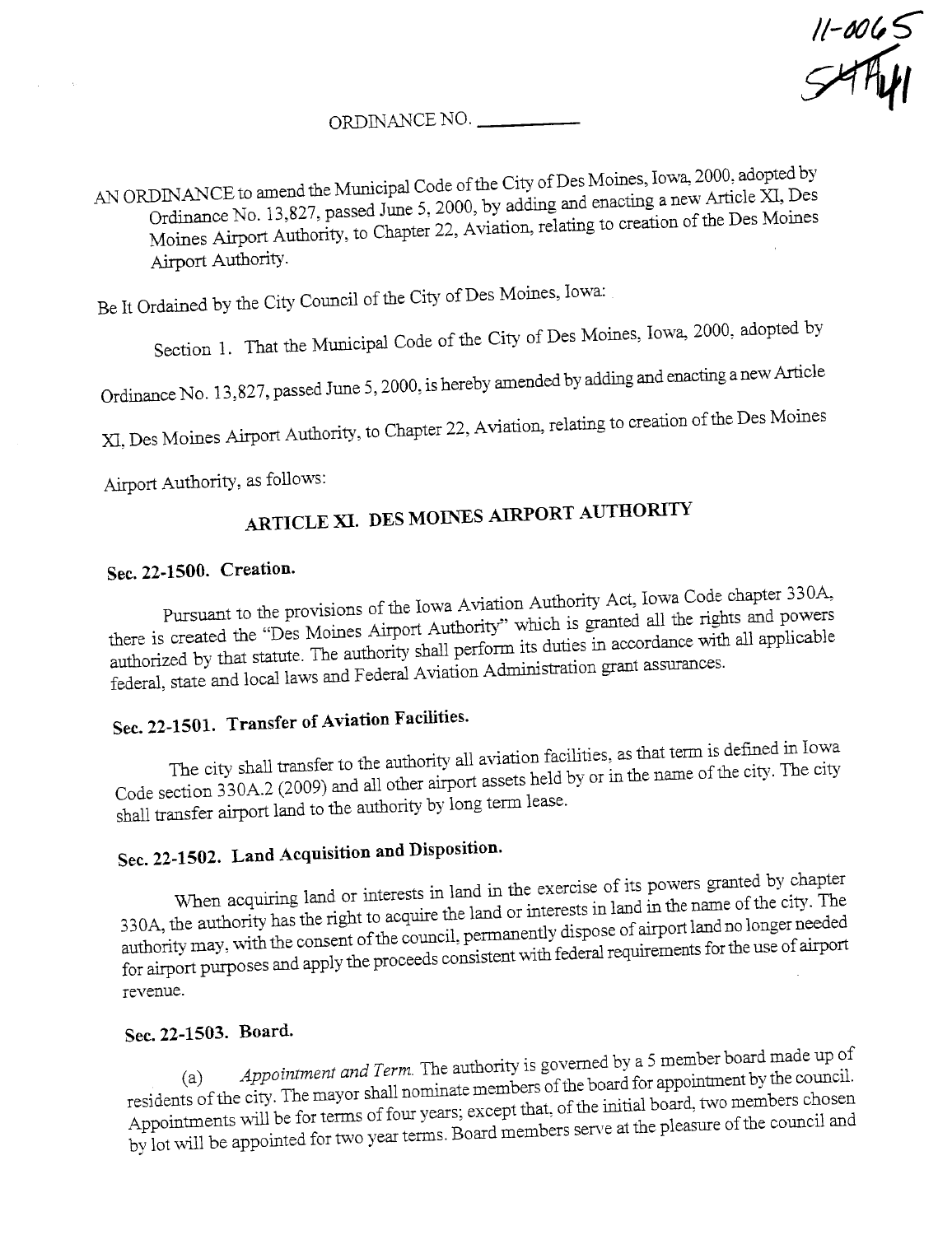may be reappointed without limit. Board members should have expertise in aviation, business, accounting, finance, marketing, engineering, law, real estate development, management or other fields of value to the operation of the airport.

(b) Expiration of Term and Notices. The terms of board members conclude on June 30 of the year in which their terms expire and the council shall appoint or reappoint board members at or before its last meeting immediately prior to June 30. On or before March 1 of each year, the board secretary shall submit to the city clerk, the mayor and the members of the council a list of board members whose terms will expire on June 30 of that year. When a vacancy occurs other than by expiration of a term, the board secretary shall provide notice of the vacancy to the city clerk, mayor and council members as soon as the board secretary is made aware of the vacancy.

- (c)  $Nominations List.$ <br>(1) To comple
	- (1) To complete the appointments to the intial board, each council member, including the mayor, may submit to the city clerk the names of two persons to be placed on a list of proposed nomiations for the board. The mayor shall nomiate board members from the proposed nomiations list. However, if there are not a sufficient number of names on the list to fill the initial board, the mayor may nomiate persons not on the list.
	- $(2)$  When the council receives notice from the board secretary that one or more vacancies by expiration of term are imminent, or that a vacancy has otherwise arisen, each council member, including the mayor, may submit to the city clerk the name of one person to be placed on a list of proposed nomiations for the board. The mayor shall nominate board members from the proposed nominations list. However, if there are not a sufficient number of names on the list to fill the current vacancies, the mayor may nominate persons not on the list. Submissions to the proposed nomiations list must be received by the city clerk on or before April 15 to fill vacancies by expiration of a term and within 20 days after the notice of vacancy for other vacancies.

(d) Vacancies by Expiration of Term. If the mayor fails to present the council a nomination to fill an expiring term at least 4 weeks prior to its expiration, members of the council may, at or before the meeting immediately prior to June 30, present nominations from the nomiation list for the council's consideration and the council may appoint a member from the nomiations.

(e) Other Vacancies. When a vacancy occurs other than by expiration of a member's term, the vacant position must be filled within 45 days of the vacancy and the mayor shall within 30 calendar days of the notice of vacancy nominate a replacement to serve out the remaining term of the member whose departure caused the vacancy. If the mayor fails to put forward a timely nomination to fill the vacancy, members of the council may present nominations from the nomination list for the council's consideration at the next council meeting and the council may appoint a member from the nomiations.

#### Sec. 22-1504. Meetig and minutes.

The board shall hold at least one public meeting each month, at such time as the board may establish in its bylaws. The board secretary shall keep minutes of each meeting and keep the minutes and all resolutions open to public inspection. The board secretary shall provide copies of the minutes to the city counciL. The board shall conduct all meetings in compliance \\'Ìth all applicable state and federal laws, including Iowa Code chapter 21 pertaining to open meetings.